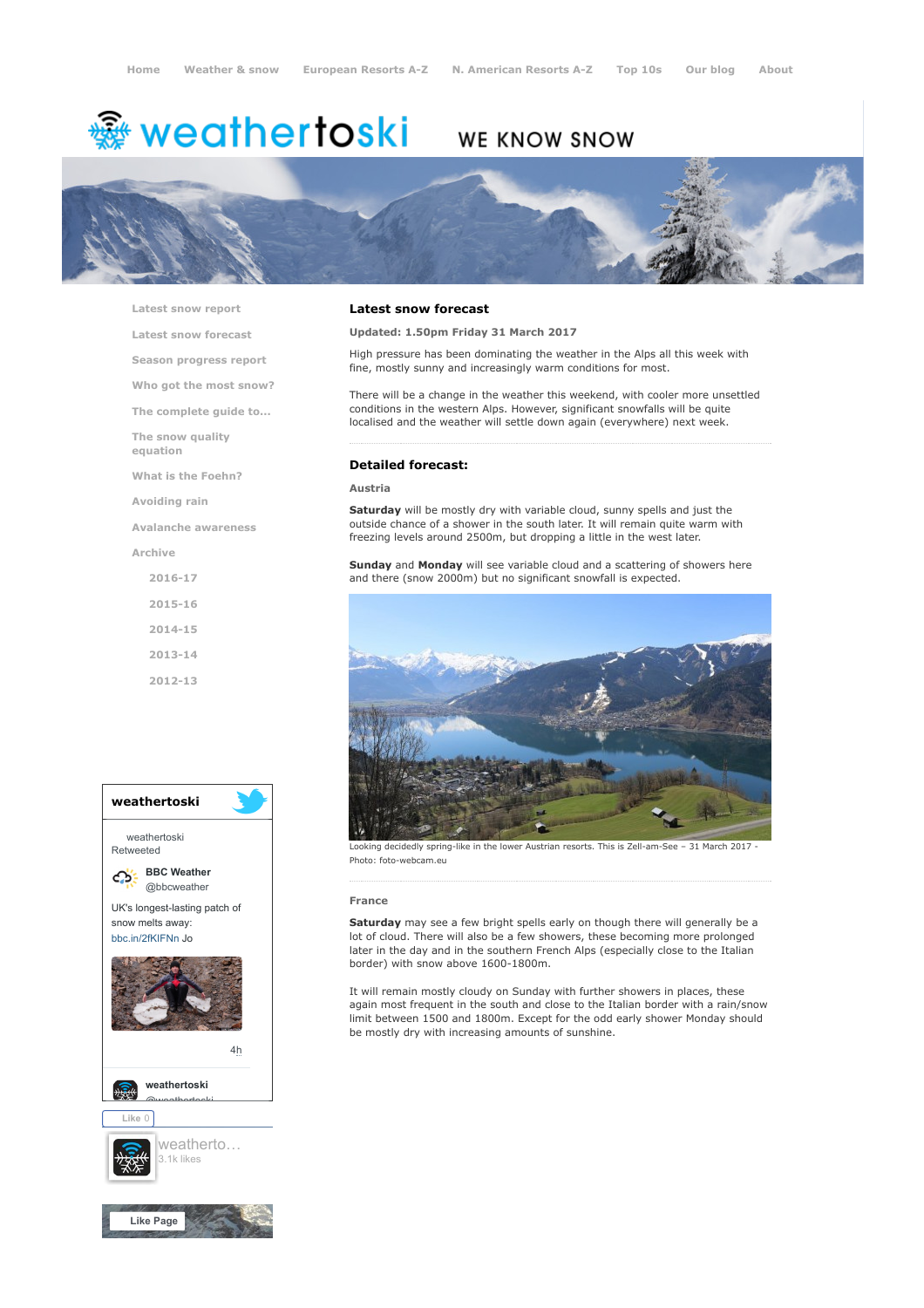Follow me on: *<u>Lwitte</u>* 

Tweet this page







# Contact us...

Got a burning question about weather or snow conditions in the Alps? [Contact us](https://www.weathertoski.co.uk/about-1/contact-us/) and we'll do our best to answer it...

# E: [info@weathertoski.co.uk](mailto:fraser@weathertoski.co.uk)

T: +44 (0)20 3151 3154



Excellent cover still in Montgenèvre – 31 March 2017 – Photo: montgenevre.com

#### Italy

Saturday will be mostly cloudy in the western Italian Alps with showers becoming more frequent later in the day, especially close to the French border (snow 1500-1800m). The central and eastern Italian Alps will see fewer showers and a better chance of brighter spells.

Sunday will see little change in the weather, except that any rain/snow (1200-1600m) will be more concentrated in the south-western Italian Alps.

Monday should be mostly dry with increasing amounts of sunshine.



Bright today in Sestriere, but some snow is expected over the weekend - 31 March 2017 - Photo: vialattea.it

# Switzerland

Saturday will start mostly dry but some showers (snow 1800-200m) are likely later in the day in the south-west. Any snow is unlikely to amount to much though.

Sunday will see further mostly light showers in the far south/south-western Swiss Alps (snow 1600-1900m). However, many regions will stay dry with occasional bright or sunny spells, especially in the north-east.

Monday will see any early showers in the far eastern Swiss Alps quickly die away to leave most places dry with good sunny spells.



Spring snow conditions in Villars – 31 March 2017 – Photo: villars.ch

# Outlook: